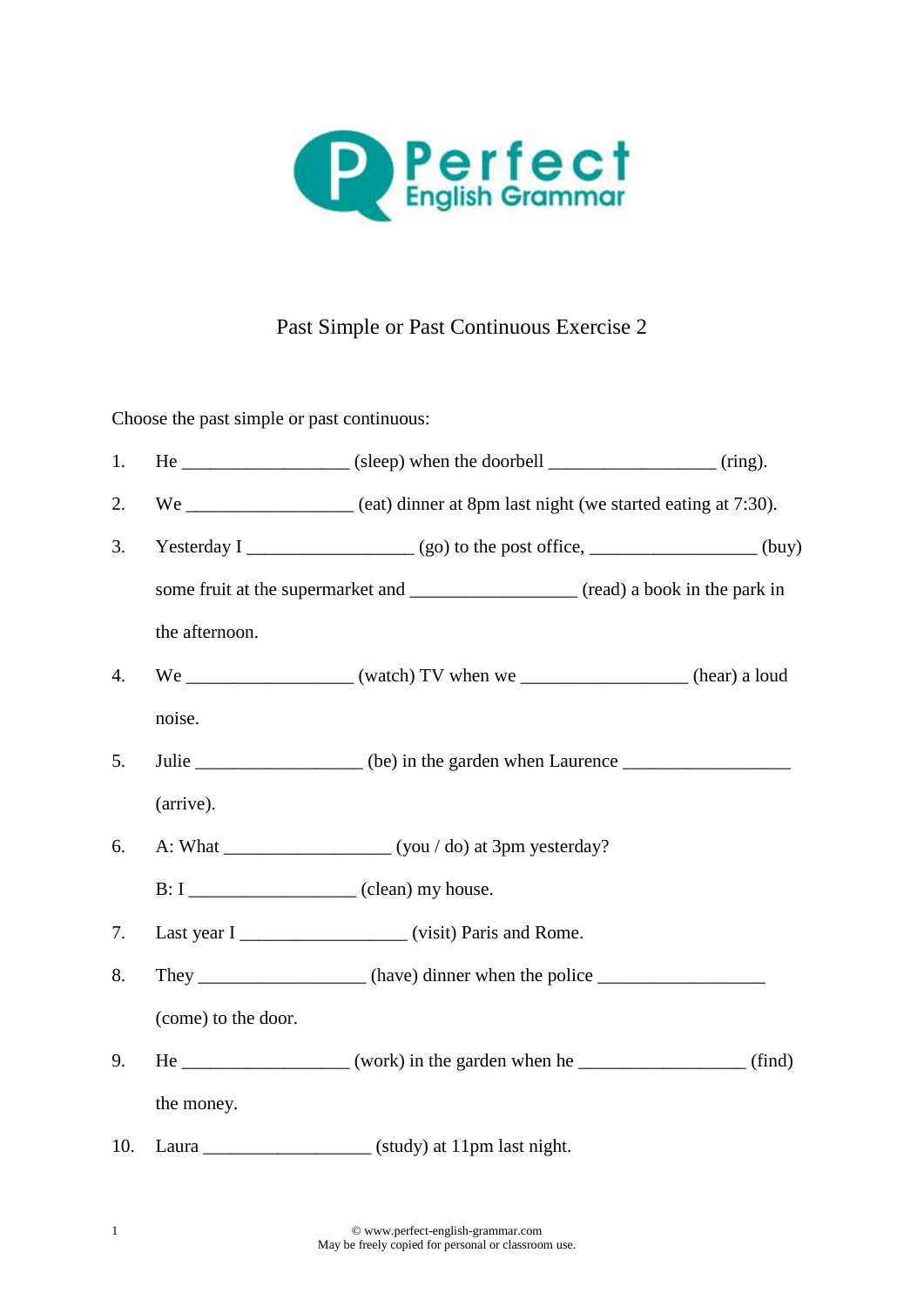11.  $I$  \_\_\_\_\_\_\_\_\_\_\_\_\_\_\_\_\_\_\_\_ (walk) along the road when  $I$  \_\_\_\_\_\_\_\_\_\_\_\_\_\_\_\_\_\_\_\_ (meet) an old friend. 12. It  $\frac{1}{\text{[a]}}$   $\frac{1}{\text{[b]}}$  (be) a day in December. Snow  $\frac{1}{\text{[b]}}$  (fall), children \_\_\_\_\_\_\_\_\_\_\_\_\_\_\_\_\_\_ (sing) carols and people \_\_\_\_\_\_\_\_\_\_\_\_\_\_\_\_\_\_ (do) their Christmas shopping. 13. My ex-boyfriend \_\_\_\_\_\_\_\_\_\_\_\_\_\_\_\_\_ (be) so annoying! He \_\_\_\_\_\_\_\_\_\_\_\_\_\_\_\_\_\_\_\_\_  $(always / miss)$  the bus and  $(arrive)$  late. 14. When I \_\_\_\_\_\_\_\_\_\_\_\_\_\_\_\_\_\_ (call) Julie, she \_\_\_\_\_\_\_\_\_\_\_\_\_\_\_\_\_\_ (work). 15. Why \_\_\_\_\_\_\_\_\_\_\_\_\_\_\_\_\_\_ (you / cry) when I \_\_\_\_\_\_\_\_\_\_\_\_\_\_\_\_\_\_ (arrive)? 16. When he \_\_\_\_\_\_\_\_\_\_\_\_\_\_\_\_\_\_\_\_ (get) home, we started to eat dinner. 17. At 10am yesterday I \_\_\_\_\_\_\_\_\_\_\_\_\_\_\_\_\_\_\_\_\_ (sit) on a bus. 18. I  $\qquad \qquad$  (enjoy) my book so much that I  $\qquad \qquad$  (not / notice) the train had stopped. 19. David  $\frac{1}{\sqrt{1-\frac{1}{2}}}\$  (not / sleep) when I  $\frac{1}{\sqrt{1-\frac{1}{2}}}\$  (arrive), he  $\overline{\phantom{a}}$  (study)! 20. Mr Black \_\_\_\_\_\_\_\_\_\_\_\_\_\_\_\_\_ (not / work) in the garden at 10pm last night.